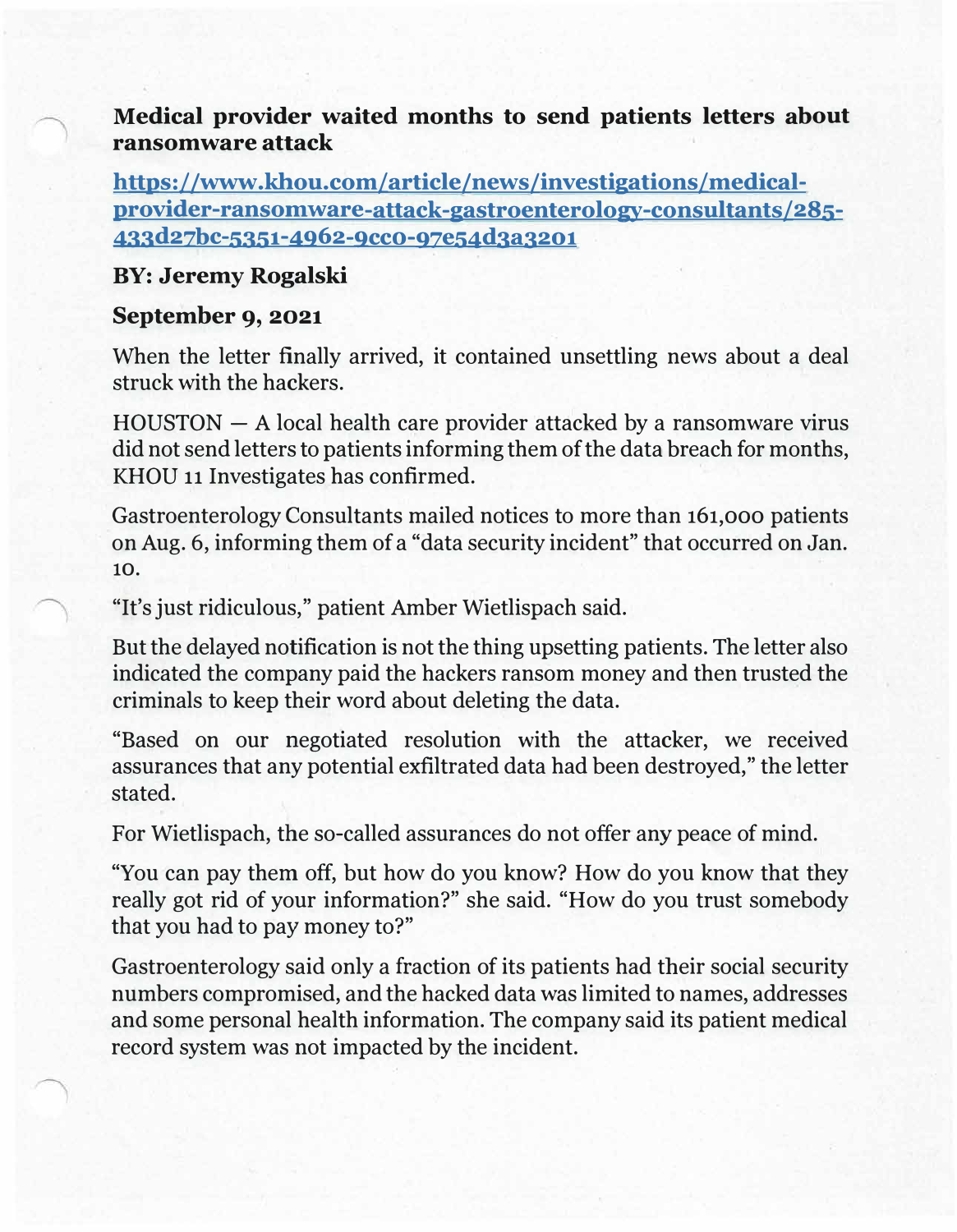"Gastroenterology immediately changed all passwords, disconnected its systems and launched a full forensic investigation to determine the nature and scope of the incident to understand the vulnerability of its network," the company said in a statement.

However, the company did not promptly report the hack to state authorities. Under Texas law, businesses are required to notify the Attorney General's Office within 60 days of any data breach affecting more than 250 people. Records provided by Gastroenterology show that notification didn't occur until August 9, seven months after the data breach.

"It's laughable, it's beneath contempt," said patient Del Murphy.

Murphy is a longtime former software assurance expert for NASA and no stranger to the world of hacking.

"I'm a data expert," he said. "I know what can happen and the seriousness of it and frankly, it scared the hell out of me."

Gastroenterology Consultants said the company did notify federal authorities at the U.S. Department of Health and Human Services on March 19, and also preliminarily notified patients of the incident by posting a notice on its website. But neither Wietlispach nor Murphy said they had any reason to regularly check the website. Murphy said he repeatedly called the company and its Los Angeles-based law firm asking why it took months to get a letter in the mail.

"Well, we took us a while to find your address," Murphy said he was told.

"Doesn't take very long to find my address if I forget to pay my bill," he said.

Privacy Rights Clearinghouse, a consumer advocacy non-profit, said timely notification is critical and hoped the Texas Attorney General's office would take strong enforcement measures.

"Every single second that you are not aware of that breach, it's increasing the risk of identify theft," policy counsel Emery Roane said.

"You are unable to make the best-informed decision about whether to freeze your credit or get identify protection services."

Gastroenterology Consultants said it provided complimentary credit monitoring and identity theft restoration services only to the small number